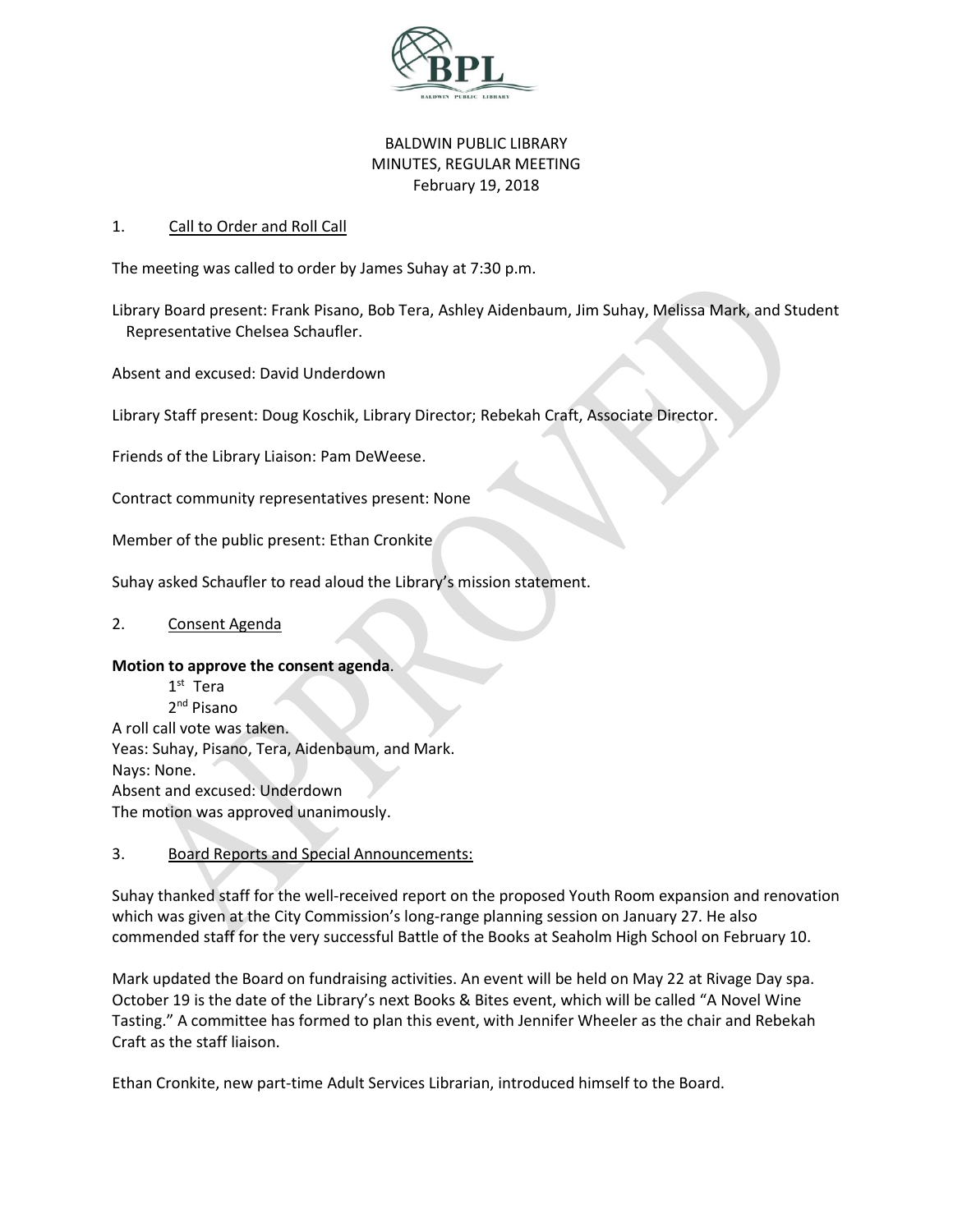

Suhay introduced new Student Representative Chelsea Schaufler, who read an excerpt from her application essay. Schaufler's full application can be found on page 68 of the February Board packet. Mark commented positively on Schaufler's interview and noted that Chelsea will be providing ideas for teens to get more involved at the Library as well as working on a special project of her own choice to support the Library.

Pisano acknowledged the following staff anniversaries: Theresa Hart (22 years); Maria Williams (5 years); Dennis Kabel (5 years); and Wesleyann Johnson (1 year).

Craft mentioned a few of BPL's upcoming events of interest, which can be found on page 69 of the February Board packet.

Suhay invited the Friends of the Library Liaison, Pam DeWeese, to speak. DeWeese mentioned that, from July through January, the Friends raised \$5,285 from sales at the Circulation Desk. The Friends are preparing for the Books, Bags, and Bagels fundraising event scheduled for March 18. The Friends are going to run a book-scanning trial to investigate selling books online. Two new people have joined the FOL Board: Mark Lyles and Ryndee Carney. Carney will investigate how to better utilize social media to support the Friends. The Friends currently have 357 members.

### Board Committee Reports:

Finance Committee: The Finance Committee met on February 14. Notes from that meeting can be found on page 12 of the February Board packet. Pisano reported that the budget continues to track well. The next meeting of the Finance Committee will take place on March 12 at 4:30 p.m.

Koschik stated that he and Craft met with City Manager Joe Valentine and Finance Director Mark Gerber to review the Library's proposed FY 2018-19 and FY 2019-20 budgets. The Library Board's formal budget hearing will take place at the March 19 Board meeting. The City of Birmingham's budget hearing will be held on April 28.

Building Committee: Pisano reported that the Building Committee met on February 7. Complete minutes of this meeting can be found on pages 15-16 of the February Board packet. The next meeting of the Building Committee will take place on March 7 at 4:30 p.m.

Suhay noted that Youth Department services and programs will continue to be available even when the Youth Room is closed for renovation in 2019-20.

Tera commented on the test furniture configuration currently in the Harry Allen Room and praised Board members and staff for being proactive in furniture selection.

# 4. Library Report:

Koschik highlighted changes to Bloomfield Township Public Library's borrowing privileges for Birmingham residents. He also discussed updates to the Library's self-check machines and the temporary deactivation of Envisionware software on Baldwin's public computers.